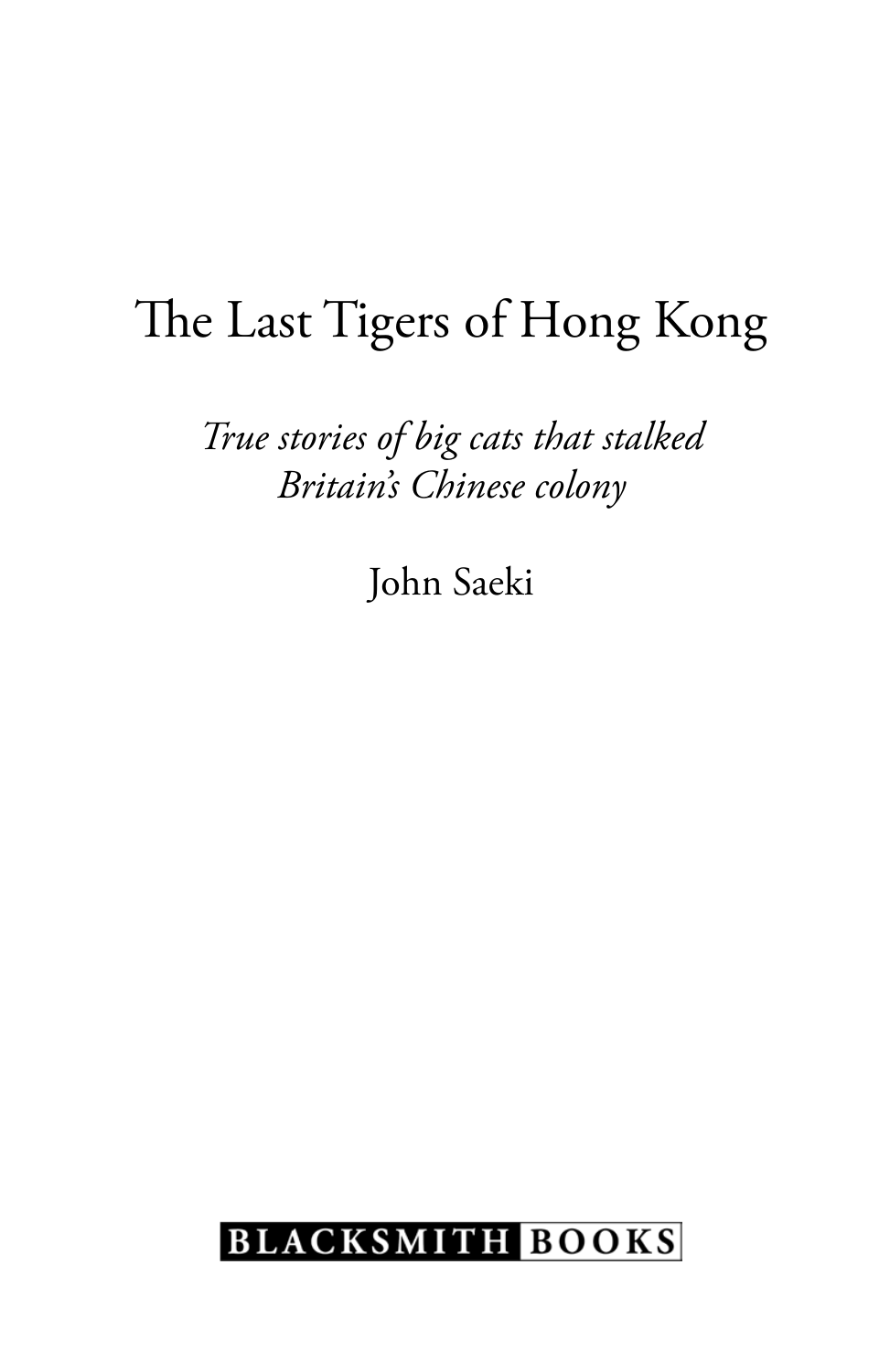### *The Last Tigers of Hong Kong*

ISBN 978-988-75546-1-5

Published by Blacksmith Books Unit 26, 19/F, Block B, Wah Lok Industrial Centre, 37-41 Shan Mei Street, Fo Tan, Hong Kong Tel: (+852) 2877 7899 *www.blacksmithbooks.com*

Copyright © John Saeki 2022

Edited by Paul Christensen Illustrations by Gary Yeung

The author asserts the moral right to be identified as the author of this work.

All rights reserved. No part of this publication may be reproduced, stored or transmitted in any form or by any means, electronic, mechanical, photocopying, recording or otherwise, without the prior written permission of the publisher.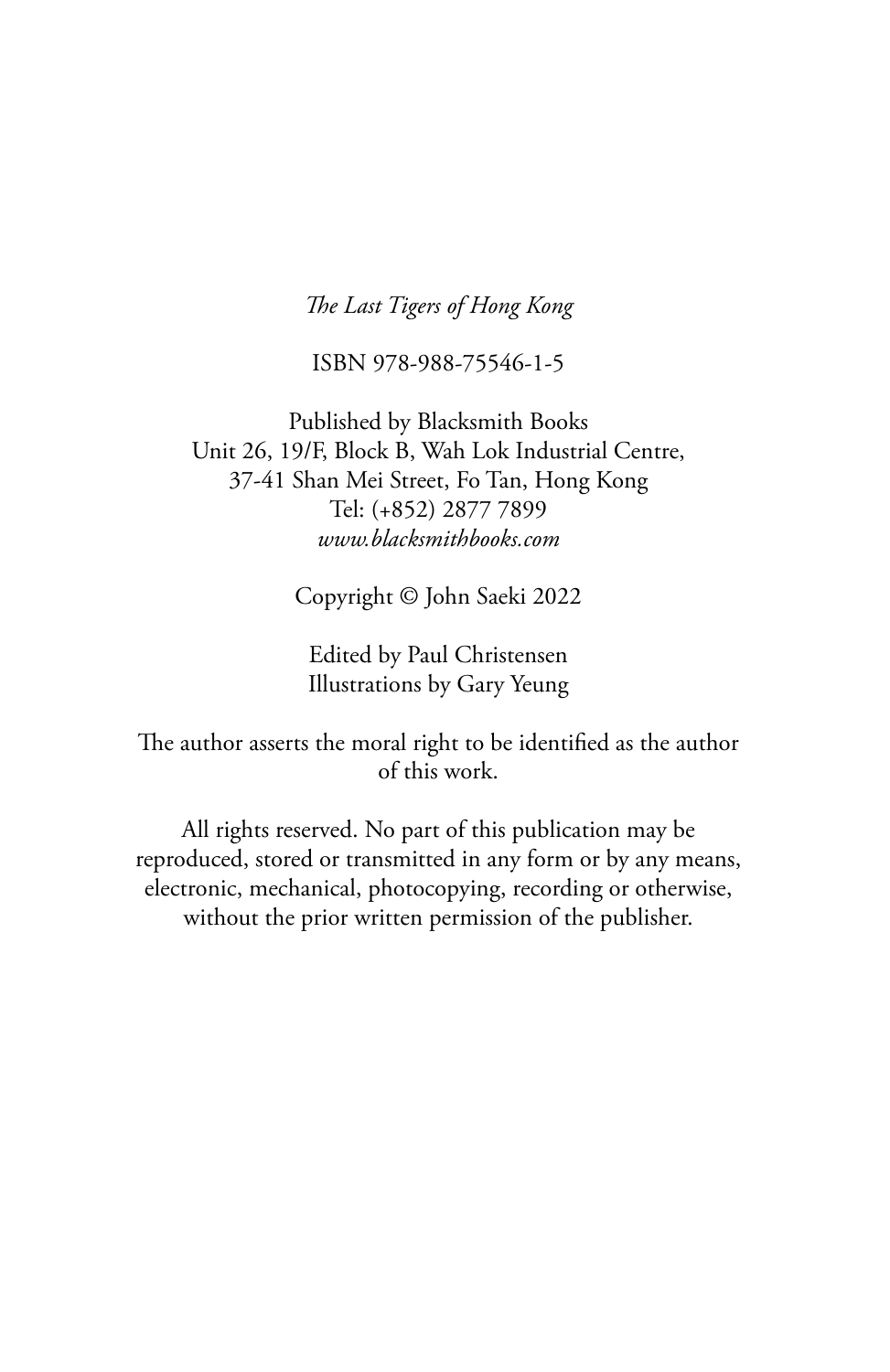### **CONTENTS**

|            | Introduction: The Tigers of Hong Kong  15  |
|------------|--------------------------------------------|
|            |                                            |
| Chapter 1  | Tigers All Around: 1900 - 1910 25          |
| Chapter 2  |                                            |
| Chapter 3  | Chimeras and Sceptics: $1910 - 1914$ 61    |
| Chapter 4  | Proof at Last: 1915 - 1920  77             |
| Chapter 5  | The Roaring Twenties: $1920 - 1930$ 95     |
| Chapter 6  | God's Own Tiger Slayer:                    |
|            | The Story of Harry Caldwell  113           |
| Chapter 7  | Mystery Cats, Black Tigers and Man-Eaters: |
|            |                                            |
| Chapter 8  | Tora! Tora! Tora! 1940 - 1950 153          |
| Chapter 9  | The Rock and Roar Years: After 1950  169   |
| Chapter 10 | Chasing the Hong Kong Tiger: Today 195     |
|            |                                            |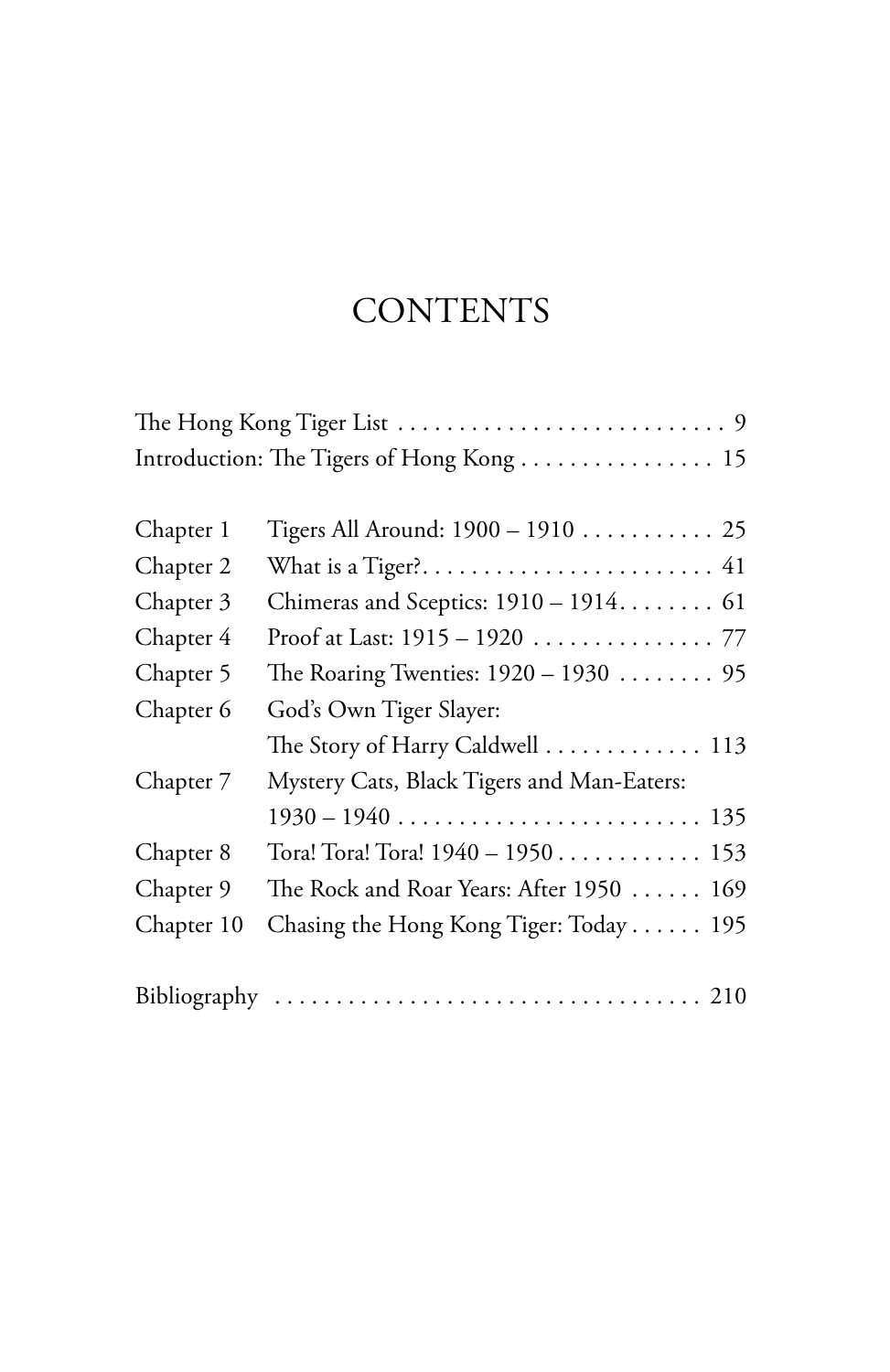# INTRoDUCTIoN THE TIGERS oF HoNG KoNG

Tigers came to Hong Kong.<br>They appeared frequency They appeared frequently and scared people, though their sightings were always fleeting. They would flash through the undergrowth, stride across hillsides and trample over farmland.

They left signs – huge paw prints and mighty roars in the night. They preyed on pigs, chickens, cattle and deer. They left calling-cards of torn flesh.

They also killed people.

When they visited, they were at the top of the food chain, except for one species, a species that appears to have been spectacularly successful, a species that won the war against tigers, yet always seems on the brink of self-destruction.

That species is us of course, humans. We invented God and said that he made us in his own image, though we cowered in fear of the stalking tiger for centuries. Eventually we made weapons that let us get the better of the big cat. Then we set out with a vengeance, and finished the tiger off in much of its territory.

To be fair, the war against tigers wasn't played out in Hong Kong. That's because Hong Kong lies on the extremity of a vast landscape. It is on the periphery of China. For a long time the area had been mostly uninteresting either to large groups of humans or to the South China tiger whose heartland lay hundreds of miles to the north in the mountainous wilderness of inland Fujian. But they both came, human migrants and vagrant tigers. Human politics put the region in the spotlight for power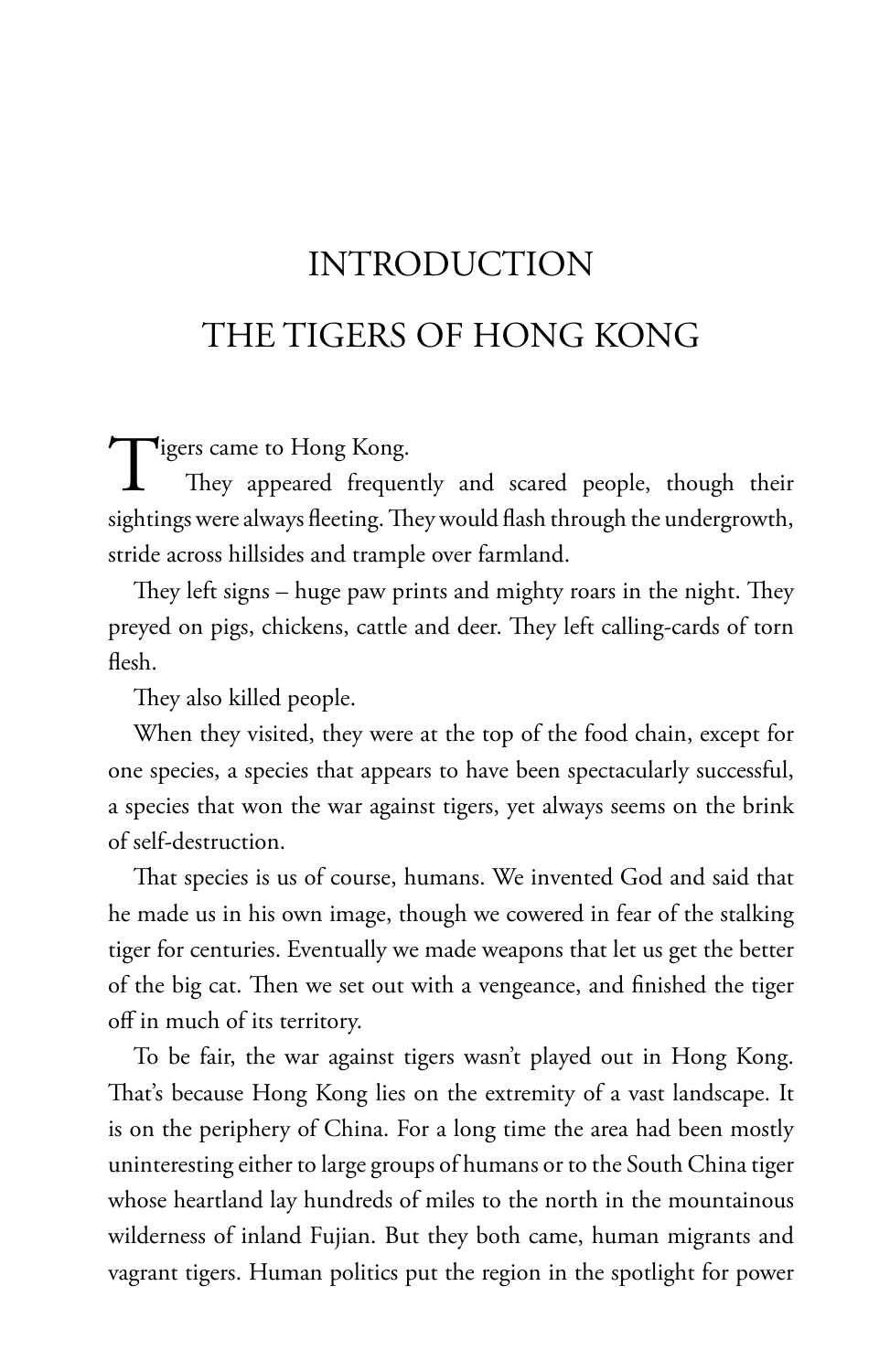players, and tigers just kind of wandered in every now and then looking for free food.

Not everyone took the tiger reports seriously. The English-language press loved a tiger story, but just to ensure no one would take them to be fools, they also loved to scorn a tiger claim. There was a racist tendency to treat a local Chinese claim with more scepticism than a claim made by an Englishman. And a sexist tendency to take a man's word to be of more value than a woman's. If a Westerner of good standing couldn't corroborate a claim there was a chance that the witness was too excitable, or had mistaken a civet cat, monkey, pig or dog for the Lord of the Hundred Beasts. On the other hand, if a European, or better still a British person, a man especially, with a good job, like a clerk, a civil servant or, best of all, a policeman or high-ranking army officer, reported one – well then, it goes down as fact.

The intriguing thing is that despite the existence of testimony from people who qualified according to the above criteria, Hong Kong tigers still didn't make it into the history books, other than the two most famous tigers killed here. Of course history is about what people do to each other and there is so much to say about that, so perhaps it is understandable that natural history is usually edited out. But history is also about how we live and the conditions we live in. If a tiger is in your neighbourhood, that has an impact on your life. It affects your behaviour. You keep your kids and your old parents indoors, and your door locked. You might not be able to tend to your crops. You keep weapons at hand, you learn to be vigilant, you learn to read the signs. You don't wander about alone at night. A tiger has an impact on society, so it has an impact on history.

So why didn't tigers really make it into the mainstream narrative about Hong Kong? And by the way, if the tiger history of Hong Kong has not yet been told, what other histories are we missing?

I have a couple of ideas about the missing tiger stories.

First of all, tigers are almost invisible. Even if tiger visits were frequent in the first part of the  $20<sup>th</sup>$  century, they tended to be fleeting. The Lord of the Hundred Beasts, to use a title American researcher Chris Coggins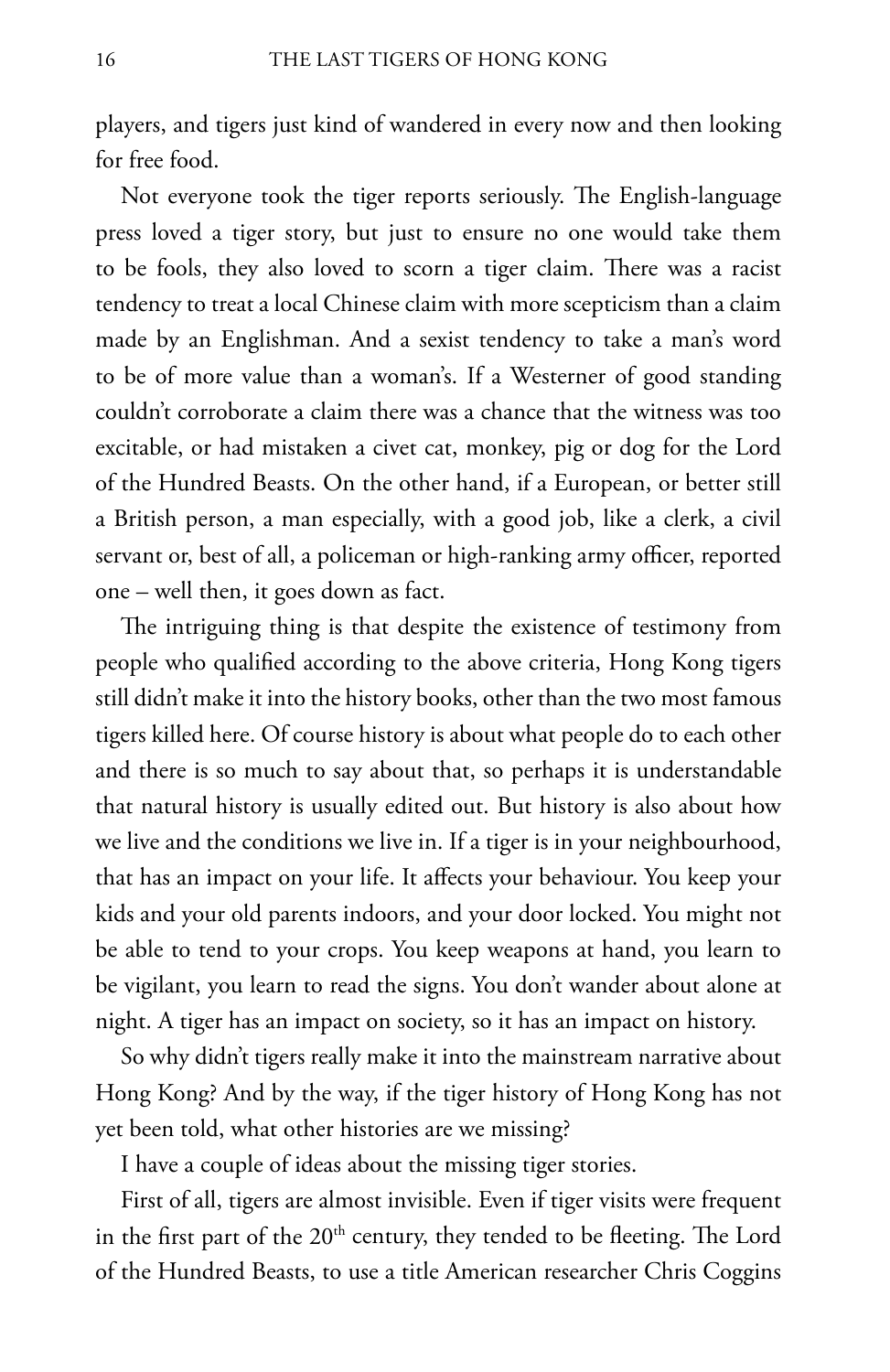*INTRODUCTION* 17

translated from Chinese, melts into the landscape just as quickly as it appears. There could be five sightings in a district one month, then none for a year. Tigers crouch, they almost slither on the ground. One hunter described a tiger to be like a snake. They hide and watch, they can be still for hours, though they can fly through the air. They are silent, except when they explode in a roar. They can appear from nowhere, and they can just as quickly disappear.

Another reason is prejudice. The British overlords of the colony did not expect to find magnificent big cats in the territory. They did not think they belonged here, and most of them never saw one. The British in the early part of the century didn't go out and about at night, when tigers are most active. They went to bed early and stayed behind closed doors. only the wild and the untamed were active and restless at night, and who's going to believe their words? There was a sense that the grandeur of the tiger didn't belong to this scratty place that was not much more than a trading post and garrison town in many people's minds – hardly the jewel in the crown that was India.

Tigers are magnificent animals that belonged to the mysterious wonderland of the Indian rainforest. There, brave, mostly aristocratic hunters of renown would shoot the beasts from the backs of elephants after they were flushed out of the forest by an army of Indian jungle beaters. Tigers come at that level of power and drama, not skulking around the deforested wastelands of Hong Kong's back country, tearing off the odd limb from a buffalo or a pig.

The habits and habitat of the South China tiger were little understood especially by the outsiders from Britain and the other countries of the western world. The majority of western travellers came to China seeking profit through trade; they stuck mostly to the coast and spent little time thinking about the wildlife inland. The South China tiger was unnoticed by the average visitor to Hong Kong, Canton or Amoy. High-ranking officers and consuls, even in the trading posts of the heartlands, were just as ignorant. But the locals had a completely different story.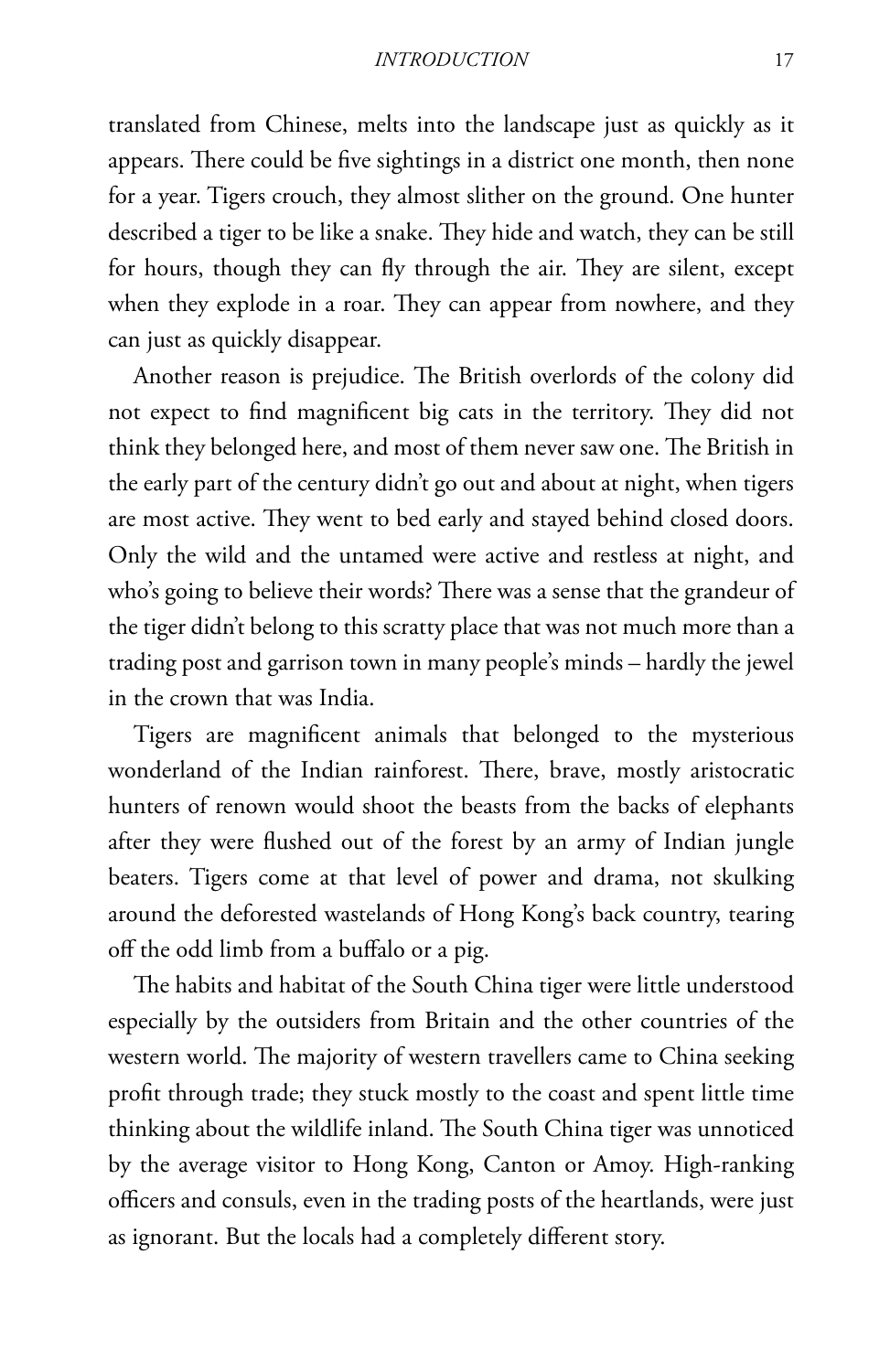District offices of southern China kept detailed records of tiger encounters going back two thousand years. Coggins looked through records in the natural range of the South China tiger and realised that the beast had been everywhere inland throughout four provinces, including Guangdong, which is where Hong Kong was situated until the British prised it off.

He also counted the dead, those killed by tigers, and found documentary evidence of an estimated minimum of 10,000 people killed in 1,900 years of record keeping. His analysis shows a clear spike in casualties from the 1500s to the 1600s when human encroachment into tiger territory intensified. But this is research done in recent decades and Hong Kong's colonial political leaders and administrators of the early 20<sup>th</sup> century were oblivious to such trends.

Villagers throughout the region knew all about the Lord of the Hundred Beasts. They guarded their livestock with gongs, poles and firecrackers. They told their children to behave, and doused them in rags soaked in the blood of the beast to ward off evil and disease. They passed on wisdom such as always to run downhill when a tiger comes stalking. They locked their doors at night, and didn't write down too much history, though sometimes they ate tiger flesh.

There were some officials in Hong Kong who understood the situation better than others. Not surprisingly they were the specialists in zoology, agriculture and hunting. They knew the tigers were here, or at least that they came here on their travels. Hong Kong University biologist Geoffrey Herklots told an audience in the mid-1930s that tigers on average visited the colony once a year. He wrote much about the territory's wildlife from the late 1920s to the Japanese occupation, and the renowned biologist had no problem accepting the fact that tigers visited. As with pangolins, a favourite tiger food, it is much easier for the expert to detect the presence of the tiger than it is to actually catch a glimpse of the elusive animal. Spoors or pugs, their footprints, and the occasional roar were the main giveaways. That and the carnage they left behind when they ripped apart their prey.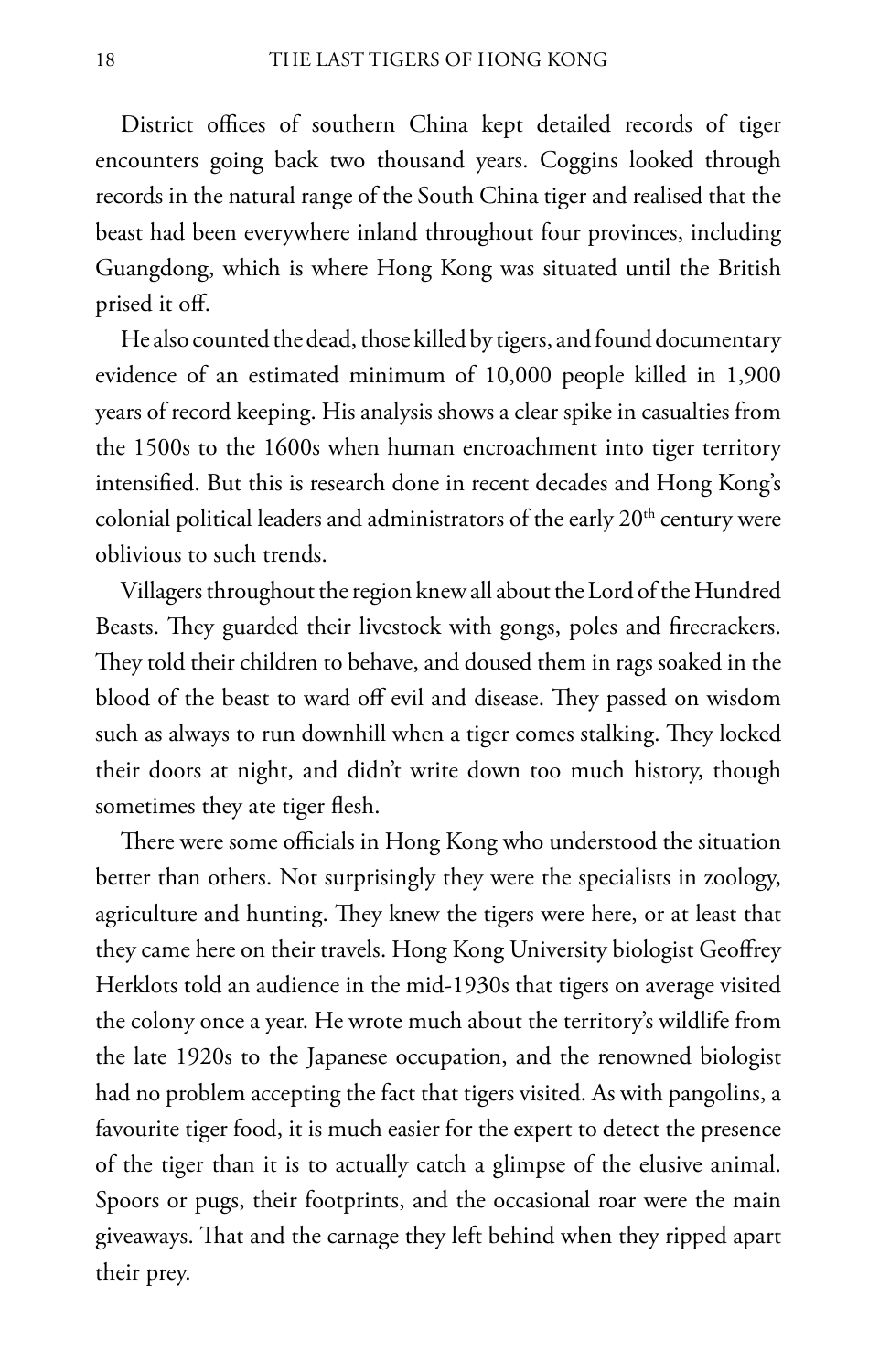The police too were familiar with the tiger's calling card, the mutilated livestock that they would occasionally be called to examine. They saw the footprints, the claw marks and some of them even caught sight of stripes and took a shot. The journalists got wind several times a year. There was no doubt an appetite for a good tiger yarn, but so often the hacks reported the details they had been told with a nod and a wink, details that were consistent throughout the decades, year after year. But of course they would only know that if they checked the archives.

The westerner who got to know the South China tiger better than any other outsider was an American missionary. Harry Caldwell arrived in the region a seasoned hunter, but he had never seen a tiger until he set foot in China. When the villagers he came to serve in the Fujianese hinterland saw how Caldwell worked his gun on the local fauna, they told him about the man-eating tigers and begged him to set his sights on them. Caldwell soon discovered that killing a tiger was more effective at converting people to Jesus than any sermon on the mount. By the time he left China in the chaos of Japanese invasion he had killed 48 of the beasts. His exploits in what seemed like far-off exotic lands were occasionally mentioned in Hong Kong press reports, though perhaps the readers were blissfully unaware of the fact that members of the same species as those man-eaters Caldwell dispatched were frequent visitors in their neighbourhoods.

In Hong Kong, history buffs agree on at least two undisputed tiger apparitions that happened in 1915 and 1942. We know about the first tiger because the beast killed two policemen, one an Englishman called Ernest Goucher from Nottinghamshire, and the other Rutton Singh from India. The tiger was also killed and its body was displayed at City Hall for all to see. Its head now survives in the police museum at Wanchai Gap, if the records are correct. Just weeks before the 1915 tragedy, reports of a tiger in the vicinity were treated with the usual mix of sensation and scepticism. Once there were bodies, the doubters shut up, for a short time, until scepticism crept back in again.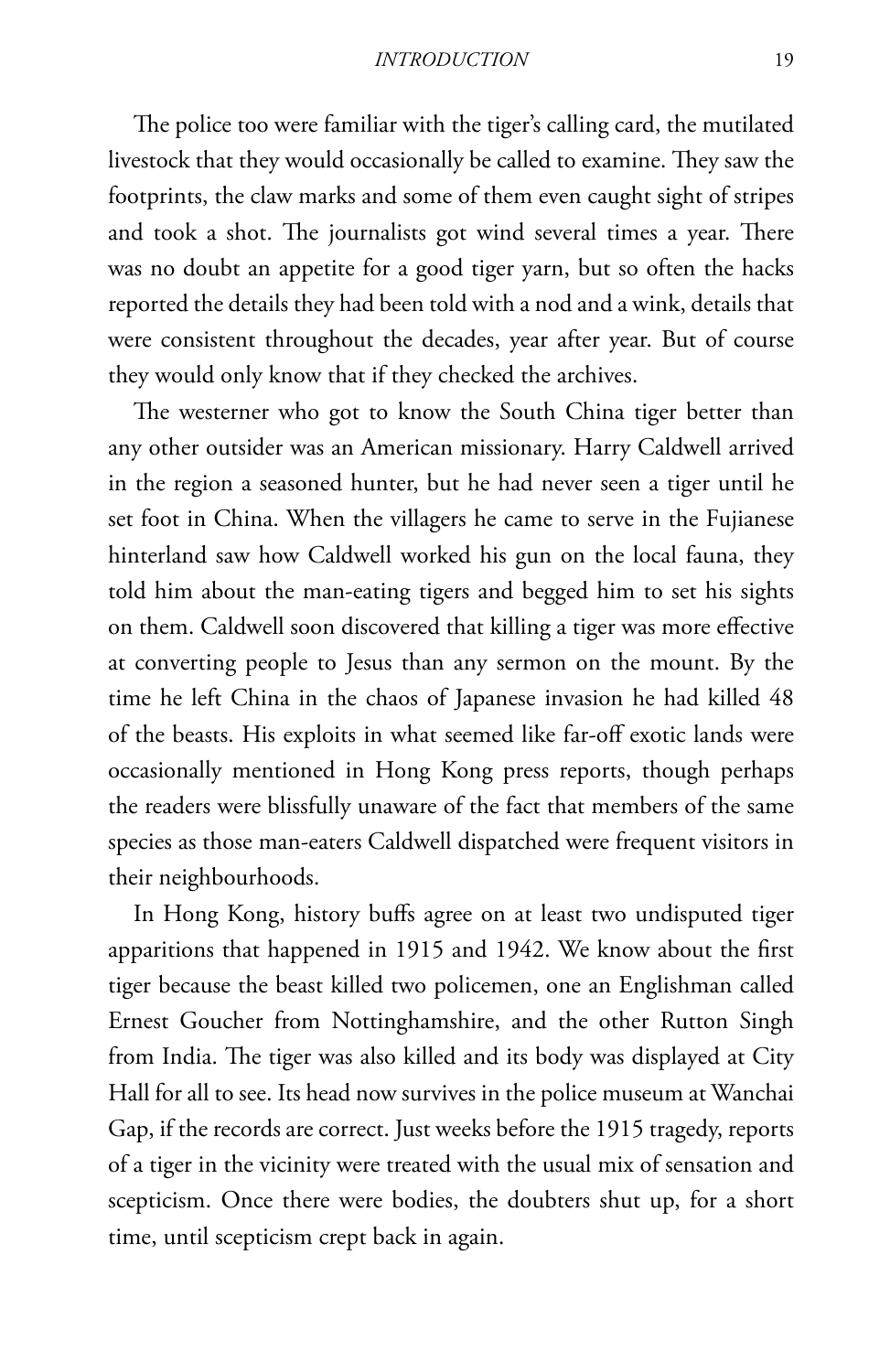The other tiger killed in the territory met its fate nearly 30 years later. You can see its skin for yourself, hanging over an altar in the Tin Hau temple at Stanley, ragged and tattered, mostly a dirty dark brown, like a bearskin, but you can make out the stripes if you look closely. Its story is shrouded in the fog of war as it was shot in 1942 when Hong Kong was under Japanese occupation, and record-keeping was in tatters. But there are accounts of it from former prisoners at Stanley who recalled the shooting party that went after the beast.

This tiger remains controversial as several accounts suggest that the big cat killed wasn't wild, but was a circus escapee. Judging by the frequent reports up to the wartime period, and in the decade following the Japanese surrender, there is no reason to think that the escapee theory is any more convincing than that of a wild tiger. Herklots, who was at the Stanley camp at the time, certainly had no difficulty in accepting the fact that it was a genuine wild tiger.

To many with a passing interest in the subject, those two incidents are the extent of tiger lore in Hong Kong. Yet not only have I seen scores of accounts in the period between those two incidents, the reports continued to appear in the press until well into the 1950s. In fact the latest credible account comes from 1965. Considering that tiger experts estimate there were still around 1,000 South China tigers in the wild in the 1960s, I find the 1965 report plausible, even if it isn't proven. So did the police and Gurkha units at the time that spent several nights up in trees around Shing Mun Reservoir and beyond, trying, unsuccessfully, to catch the elusive beast.

After that time, if any tiger reached Hong Kong, they would have been escapees from Mao's war against the species, which the Communist Party declared a pest and a hindrance to the country's development goals. Party loyalists formed themselves into tiger brigades and went out slaughtering as many of the creatures as they could, using machine guns and grenades as well as traditional hunting rifles and crossbows. They were encouraged by government buyout schemes for skins, which guaranteed prices and supplied an export trade that delivered hundreds of pelts abroad. At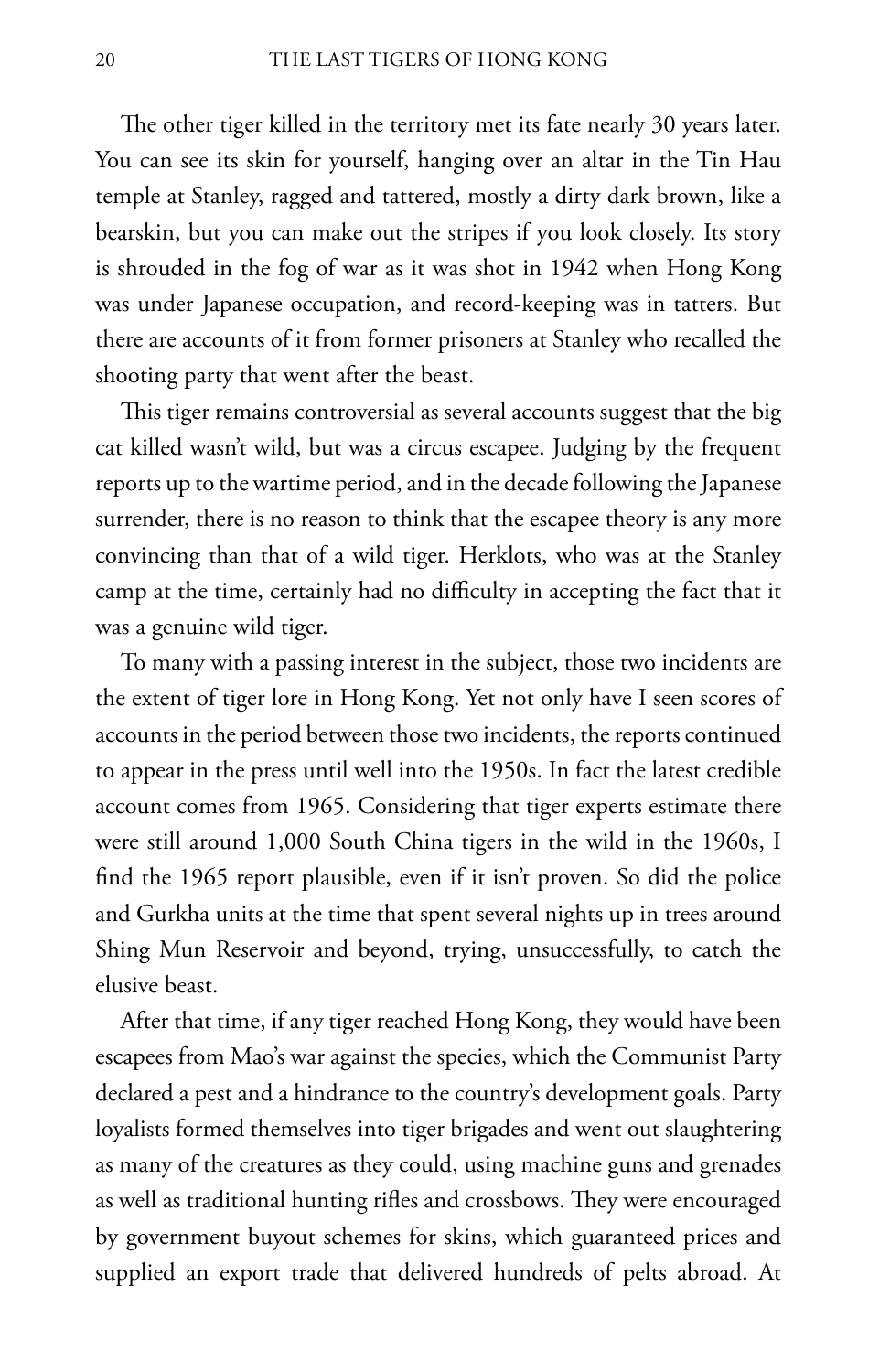the same time a domestic trade that fed on the traditional interest in body parts for medicine further encouraged the hunters. There was a perfect storm of reasons to kill tigers, and the pest was rid from the land, probably by the mid-1990s in all four of the South China tiger base provinces, according to conservationists who went out searching for the last of them.

The tiger won't be coming back to Hong Kong. Not the true wild animal that used to visit. There are schemes to bring the subspecies back from the small gene-pool of remaining captives, but they'll never be the same thing. At best they will be happy captives living in luxury in a large and closely guarded theme park. They will never be the free and hungry beast of the forest and mountain that once wandered wherever its instincts drove, and regularly strayed into Hong Kong.

You can visit the grave of Ernest Goucher at Happy Valley Cemetery and read the final words on the tombstone: 'Gone but not forgotten.' That is how I wanted to title this book – *The Last Tiger of Hong Kong: Gone but not forgotten*. But I can't do that, because the tigers of Hong Kong have been largely forgotten. And we can't actually say which one was the last.

So I hope you enjoy this book, *The Last Tigers of Hong Kong,* and together we can perhaps at least resurrect the memories of the Lord of the Hundred Beasts within the boundaries of this extraordinary territory.

#### **A note on place names**

The romanisation of Hong Kong village names wasn't always consistent in news reports of the years gone by, especially for smaller, lesser-known hamlets. It is not always clear what today's name is for a village that was written about in the earlier parts of the  $20<sup>th</sup>$  century. I found that there were even different spellings of the same place in different reports. Some of the locations would have changed names afterwards, or have been absorbed into better-known districts. Added to that, newsprint more than 100 years old is not always clear, even when digitised for library records. Where a modern equivalent is absolutely certain, I have adopted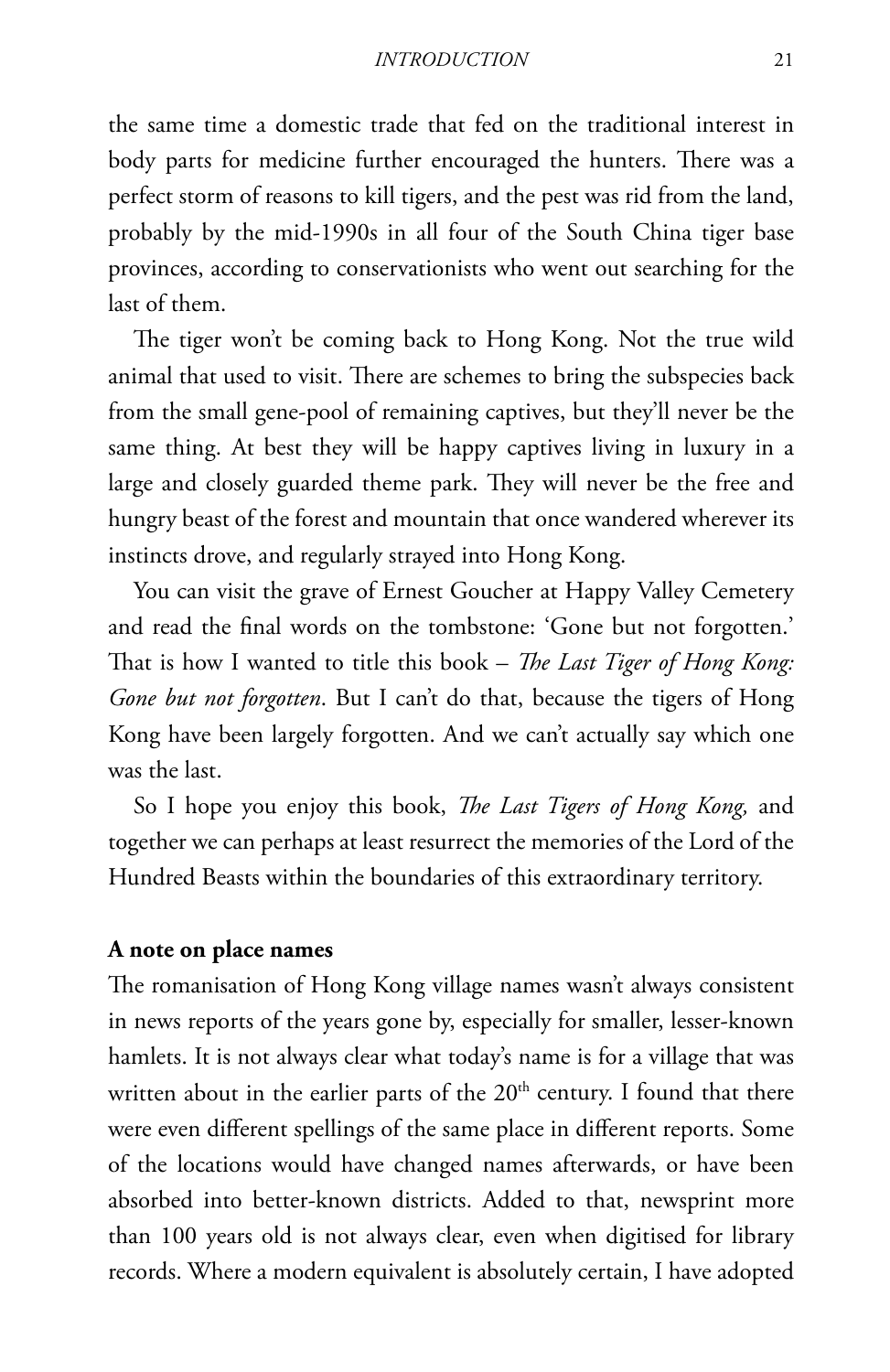the names we know today unless the previous name is also well-known; otherwise the place names remain as they appeared in the original source.

Here are some old place names that are sometimes still seen, and their modern equivalents:

| Old form  | Modern form             |
|-----------|-------------------------|
| Amoy      | Xiamen                  |
| Canton    | Guangzhou               |
| Fukien    | Fujian                  |
| Kwangsi   | Guangxi                 |
| Kwangtung | Guangdong               |
| Lantao    | Lantau                  |
| Lyemoon   | Lei Yue Mun             |
| Pakhoi    | Beihai                  |
| Peking    | Beijing                 |
| Sham Chun | Shenzhen                |
| Shaukiwan | Shau Kei Wan            |
| Shun Tak  | Shunde                  |
| Taipo     | Tai Po                  |
| Tsun Wan  | Tsuen Wan               |
| Un Long   | Yuen Long               |
| Victoria  | <b>Central District</b> |
| Yaumati   | Yau Ma Tei              |

### **A note on units**

Throughout the text I have standardised on imperial units for distance and weight since that is what the vast majority of reports at the time used. Here are their equivalents in metric units:

 $1$  inch = 25.4 millimetres  $1$  foot = 30.48 centimetres  $1$  yard =  $0.91$  metres